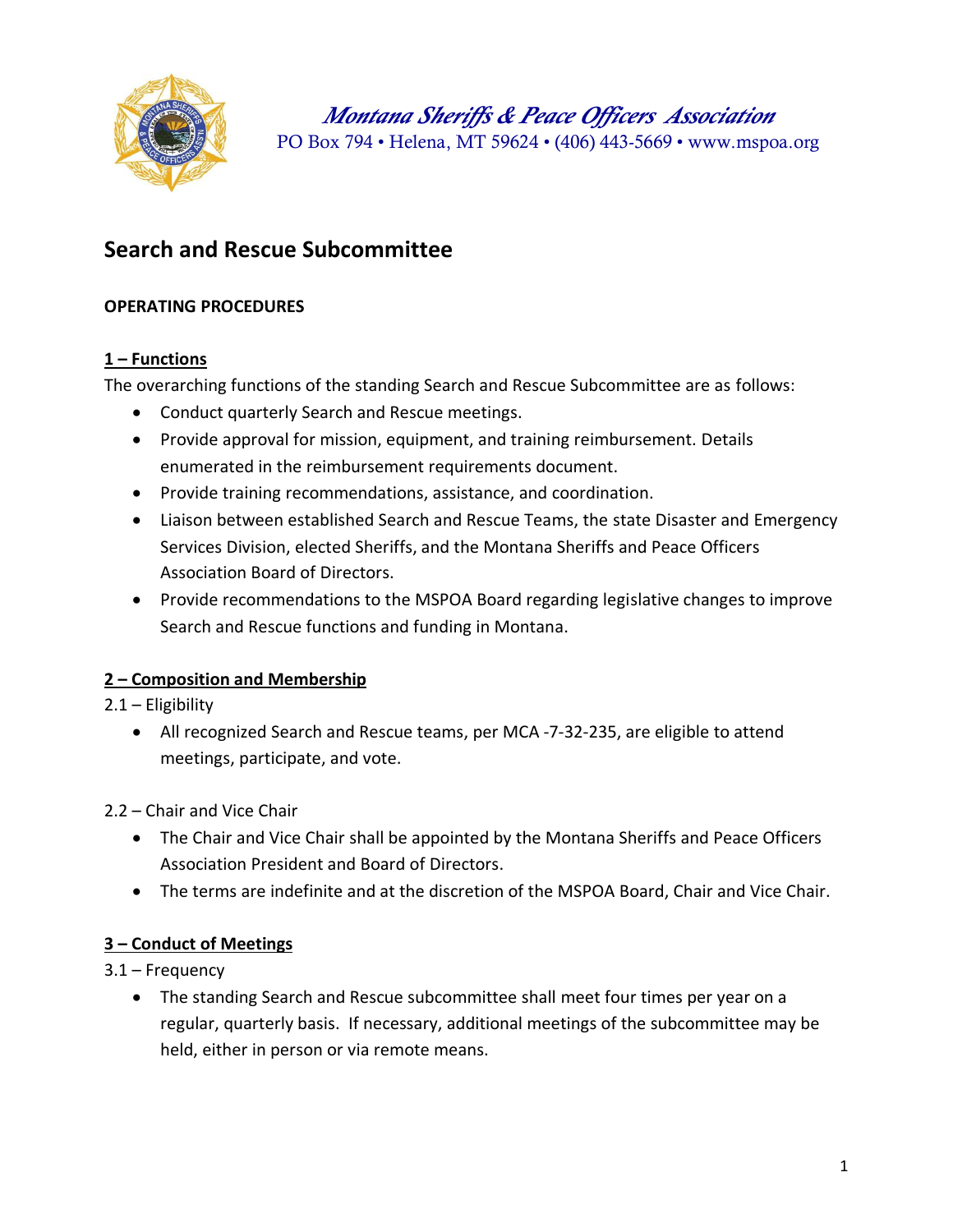3.2 – Organization and hosting of meetings and meeting expenses

- The Chair will establish the dates, times, and locations of the quarterly meetings.
- The meetings of the Search and Rescue subcommittee may be hosted by an established Search and Rescue team or state DES, as requested by the Chair.
- When possible, both an in-person and a remote option will be available as attendance options.
- Members of the subcommittee are responsible for making their own arrangements for and covering any expenses related to, their attendance of the meetings of the standing subcommittee.
- Subcommittee meetings will follow Robert's Rules of Order.

### 3.3 – Documentation

- All necessary documentation for the meetings of the subcommittee will be prepared and distributed by the Chair to the members. MSPOA administrative office will be available to assist with meeting notices, materials and minutes.
- Agenda The draft agenda for the meetings shall be developed by the Chair, Vice Chair, and/or MSPOA administrative office and sent to members of the subcommittee prior to the meeting.
- Subcommittee members provide suggestions for agenda items, meeting topics, and emerging issues.
- Minutes The minutes of each standing Search and Rescue subcommittee meeting shall be finalized in a timely fashion and circulated to the members of the subcommittee and the MSPOA Board.

## 3.4 – Attendance

- Attendance is necessary for decision making and voting.
- Quorum constitutes members present.

3.5 – Decision Making and Voting

- Voting Each county with a recognized Search and Rescue Team is entitled to ONE (1) vote per team. The voting member does not have to be enumerated prior to the meeting.
- Dissention Should there be disagreement between two members of an established Search and Rescue Team, the member representing the Sheriff's Office shall supersede the volunteer member as all Search and Rescue teams operate at the behest of the elected Sheriff (MCA 7-32-235).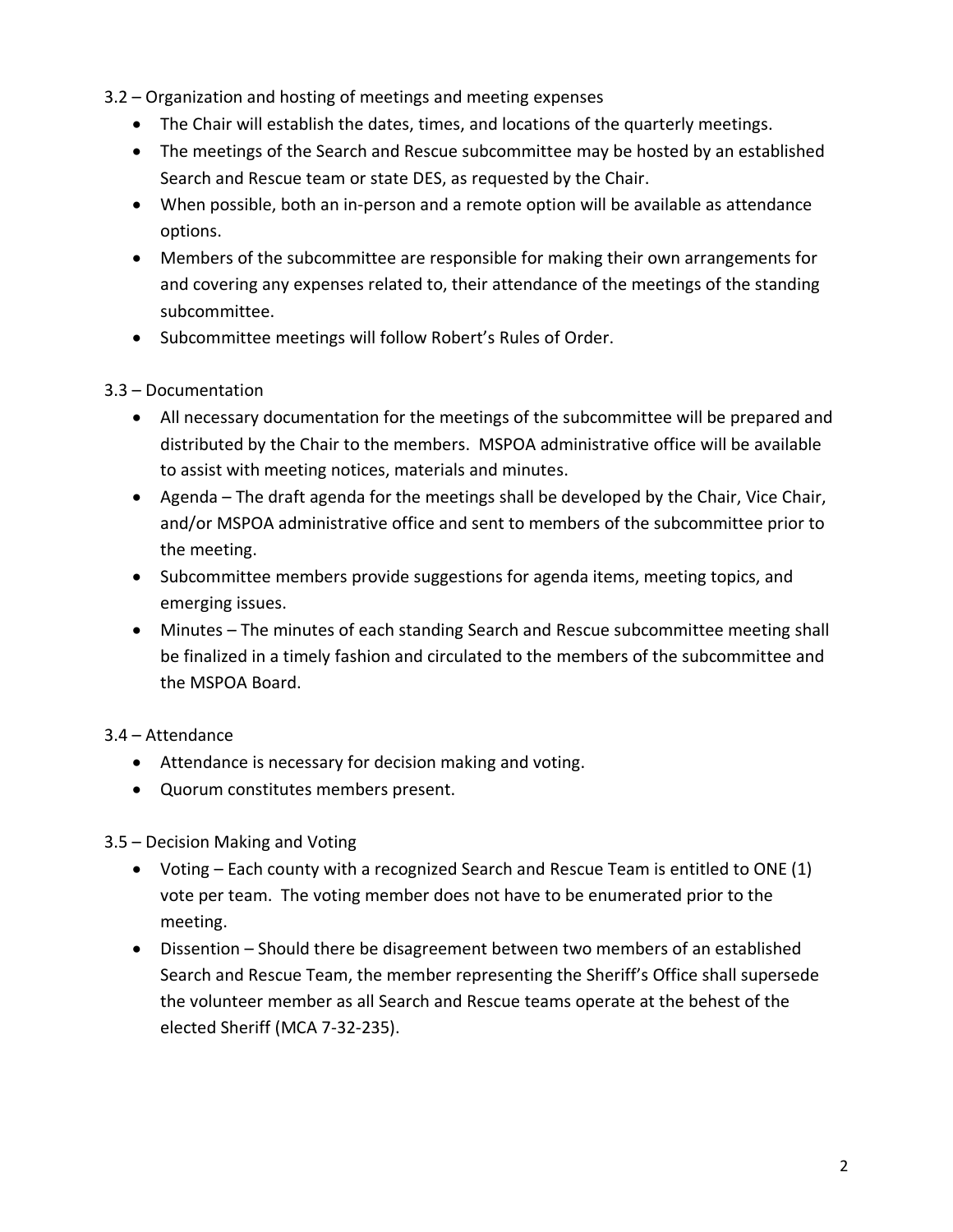### **4 – State Reimbursement**

- 4.1 Account Balance
	- The Chair shall report the current Search and Rescue Account Balances, Authority, and available reimbursement amount for the Motor Vehicle Account and the Fish, Wildlife and Parks Account, based on availability of information provided by state DES.

4.2 – Mission Reimbursement (MCA 10-3-801)

- Decisions will be made per statutorily defined requirements and the SAR subcommittee reimbursement criteria.
- Reimbursement requests, with proper documentation, must be submitted within 90 days of the mission.
- Reimbursement requests shall be submitted to Jake Ganieany via email (Jake.Ganieany@mt.gov), using the appropriate form [\(available online\)](https://des.mt.gov/Response/Search-And-Rescue-Documents/SAR-Mission-Reimbursement-Form-7_1_-2021.pdf).
- Reimbursement requests will be voted on by members.

4.3 – Equipment Reimbursement (MCA 10-3-801)

- Decisions will be made per statutorily defined requirements and the SAR subcommittee reimbursement criteria.
- Reimbursement requests, with proper documentation, must be submitted by April 30 each year.
- Reimbursement requests shall be submitted to Jake Ganieany via email (Jake.Ganieany@mt.gov), using the appropriate form [\(available online\)](https://des.mt.gov/Response/Search-And-Rescue-Documents/SAR-Equipment-Reimbursement-Form-7_1_2021.pdf).
- Reimbursement requests will be voted on by members.

4.4 – Training Reimbursement (MCA 10-3-801)

- Decisions will be made per statutorily defined requirements and the SAR subcommittee reimbursement criteria.
- Reimbursement requests, with proper documentation, must be submitted within 90 days of the training.
- Reimbursement requests shall be submitted to Jake Ganieany via email (Jake.Ganieany@mt.gov), using the appropriate form [\(available online\)](https://des.mt.gov/Response/Search-And-Rescue-Documents/SAR-Training-Reimbursement-Form-7_1_2021.pdf).
- Reimbursement requests will be voted on by members.

4.5 – All voted on by members present.